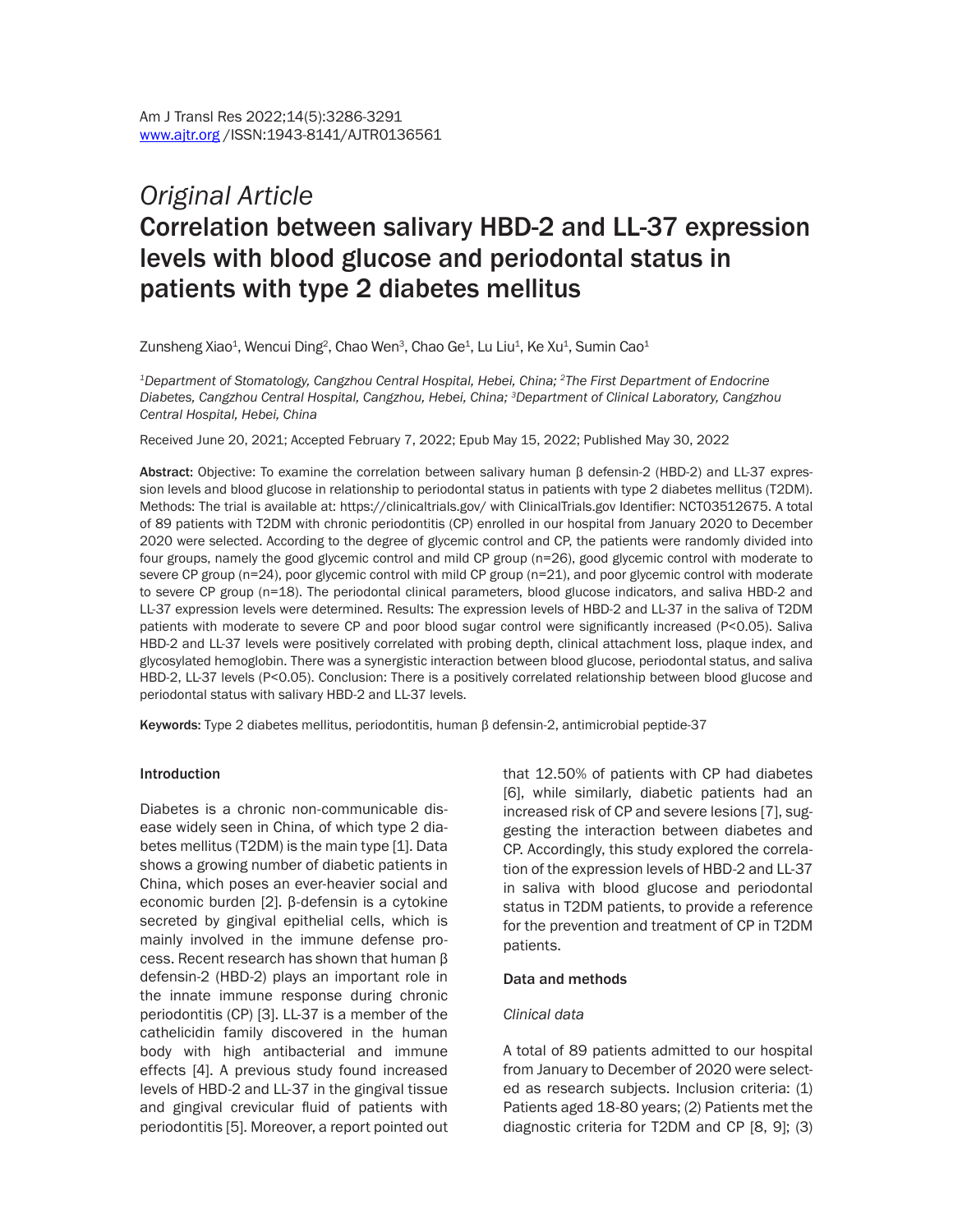Patients with at least 15 remaining teeth; (4) Patients with signed informed consent. Exclusion criteria: (1) Patients with malignant tumor, severe cardiac, cerebral, hepatic, and renal dysfunction, systemic infectious diseases or immune system diseases; (2) Patients with periodontal treatment within the last six months; (3) Patients with antibiotic or immunosuppressive therapy in the last three months; (4) Patients with oral deformity; (5) Patients who were pregnant or lactating. According to the degree of glycemic control and CP, the patients were randomly divided into four groups: good glycemic control and mild CP group (n=26), good glycemic control with moderate to severe CP group (n=24), poor glycemic control with mild CP group (n=21), and poor glycemic control with moderate to severe CP group (n=18). This study was reviewed and approved by the Hospital Ethics Committee, with the ethics approval number of TH2020DR152.

### *Methods*

*General data collection:* The gender, age, smoking, alcohol consumption and diabetic course of the patients were recorded. The systolic and diastolic blood pressure, height, and weight were measured, and the Body Mass Index (BMI) was calculated.

*Oral examination:* The probing depth (PD) and clinical attachment loss (CAL) at the buccal and lingual sides of each tooth were examined with a periodontal probe. The plaque index (PI) was calculated based on the thickness of dental plaque, and the gingival index (GI) was calculated based on gingival color, quality, and bleeding tendency.

*Blood and saliva sampling:* Fasting cubital venous blood (5 mL) was collected in the early morning and centrifuged at 3000 r/min for 5 min, and the resulting serum and plasma were stored in the freezer at -80°C for later use. Large amounts of food and water were prohibited before saliva sample collection. After rinsing with clear water, all the saliva flowing out of the mouth within 10 min was collected in a sputum cup and centrifuged at 13000 r/min and 4°C for 15 min. The precipitate and supernatant were separated and then stored in a freezer at -80°C for subsequent use.

*Determination of blood index levels:* The level of fasting plasma glucose (FPG) was determined by Enzyme-Linked Immunosorbent Assay (ELISA), the kit was purchased from Shanghai Yiyan Biotechnology Co., Ltd. (Cat. No. EY-H97903). The level of serum Glycosylated hemoglobin (HbA1c) was also detected by ELISA, the kit was purchased from Shanghai Yanhui Biological Technology Co., Ltd. (Cat. No. E90190).

*Determination of salivary HBD-2 and LL-37 levels:* The ELISA kits for the determination of HBD-2 and LL-37 in saliva supernatant were purchased from Jiangxi Albain Biotechnology Co., Ltd. (Cat. No. IB-E20311) and Shanghai Yimu Industry Co., Ltd. (Cat. No. FK-vx1049), respectively.

# *Observational indexes*

(1) Glycemic control: HbA1c <7% meant good glycemic control, HbA1c ≥7% meant poor glycemic control. (2) Periodontal status: Mild CP: 2 adjacent sites with CAL ≥3 mm and two or more different teeth with PD ≥4 mm or 1 site with PD ≥5 mm; Moderate CP: CAL ≥4 mm at 2 or more adjacent surfaces of different teeth, or PD ≥5 mm at 2 or more adjacent surfaces of different teeth; Severe CP: 2 or more proximal sites of different teeth with CAL ≥6 mm and 1 or more proximal sites with PD ≥5 mm.

# *Statistical analysis*

SPSS 20.0 software was used for the statistical analysis of the data. The measurement data conforming to a normal distribution were represented by (*\_ x*±s), one-way analysis of variance was adopted for the comparison of multiple groups, and the Snk-q test was used for pairwise comparison. Counting data were expressed by frequency or composition ratio, and analyzed by the chi-square non-correction method. The correlation between saliva HBD-2 and LL-37 levels and each index was analyzed by Pearson correlation analysis. The interaction between blood glucose, periodontal status, and saliva HBD-2, LL-37 was analyzed by 2×2 factorial analysis. If the difference was statistically significant, a separate effect analysis was performed. P<0.05 indicated that the difference was statistically significant.

# **Results**

# *Comparison of general data among the four groups*

There was no significant difference in male/ female composition ratio, smoking ratio, alco-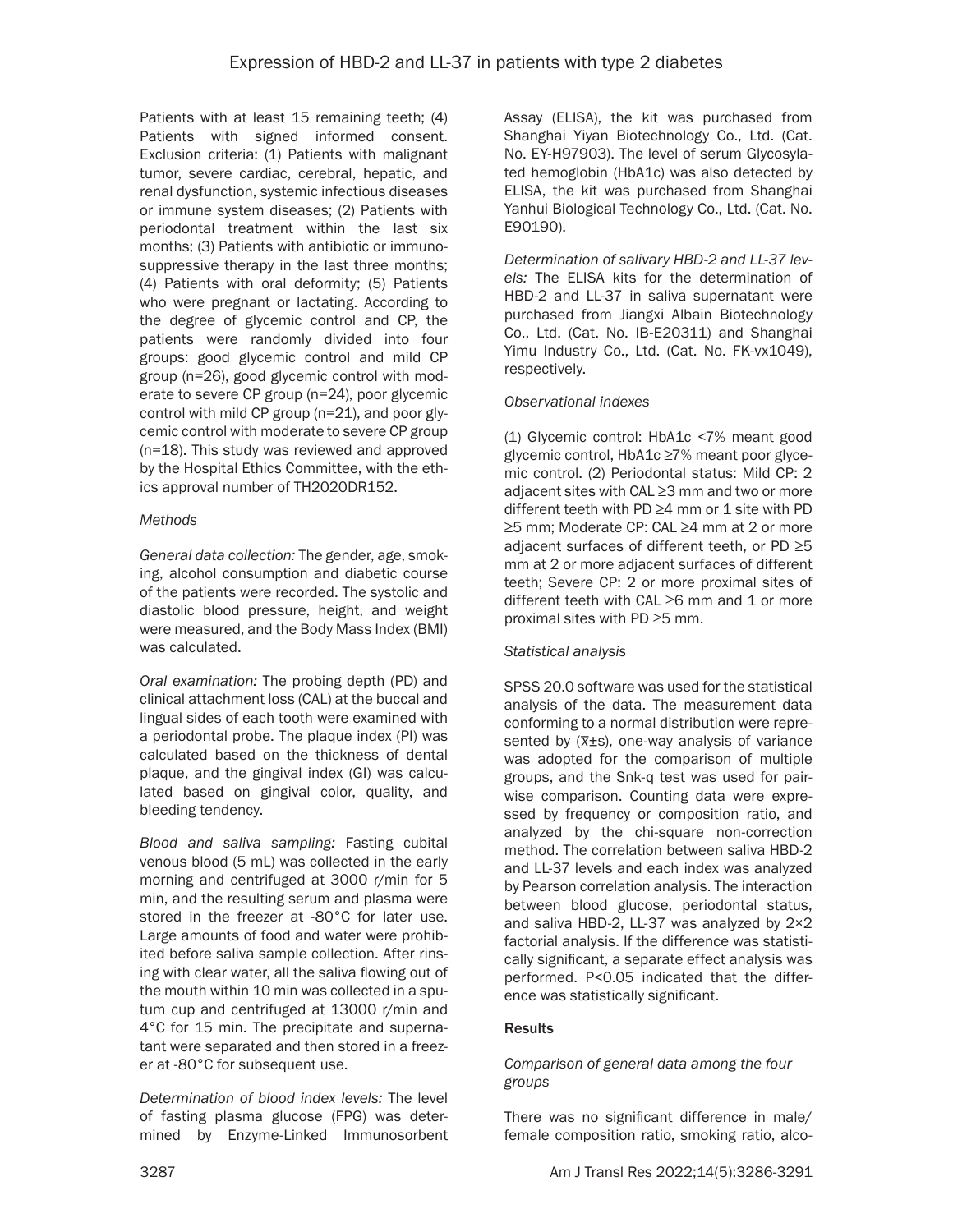| Groups                  | Good Glycemic<br>control with<br>mild CP group | Poor Glycemic<br>control with<br>mild CP group | Good Glycemic control<br>with moderate to<br>severe CP group | Poor Glycemic control<br>with moderate to<br>severe CP group | $F/x^2$ | P     |
|-------------------------|------------------------------------------------|------------------------------------------------|--------------------------------------------------------------|--------------------------------------------------------------|---------|-------|
| n                       | 26                                             | 24                                             | 21                                                           | 18                                                           |         |       |
| Male $(n/\%)$           | 13/50.00                                       | 13/54.17                                       | 11/52.38                                                     | 10/55.56                                                     | 13.293  | 0.829 |
| Smoking (n/%)           | 13/50.00                                       | 12/50.00                                       | 11/52.38                                                     | 10/55.56                                                     | 35.928  | 0.912 |
| Drinking $(n/\%)$       | 14/53.85                                       | 13/54.17                                       | 12/57.14                                                     | 11/61.11                                                     | 26.825  | 0.917 |
| Age (year)              | 58.93±10.42                                    | 59.43+10.56                                    | 60.12+11.14                                                  | 61.47+11.21                                                  | 0.211   | 0.888 |
| Diabetes course (years) | $7.95 \pm 1.45$                                | $8.11 \pm 1.38$                                | $8.23 + 1.42$                                                | $8.28 \pm 1.41$                                              | 0.244   | 0.866 |
| BMI ( $kg/m2$ )         | $22.14 \pm 2.55$                               | $22.36 \pm 2.53$                               | $22.69 + 2.51$                                               | 22.78±2.48                                                   | 0.307   | 0.820 |
| SBP (mmHg)              | 123.36±12.48                                   | 125.45±12.56                                   | 127.28±12.52                                                 | $128.31 \pm 12.54$                                           | 0.674   | 0.571 |
| DBP (mmHg)              | 69.97±5.36                                     | 70.15±5.39                                     | 71.52±5.41                                                   | 71.69±5.44                                                   | 0.604   | 0.614 |

Table 1. Comparison of general data among the four groups

Note: BMI, Body Mass Index; SBP, Systolic blood pressure; DBP, Diastolic blood pressure.

Table 2. Comparison of periodontal clinical parameters among the four groups (*\_ x*±s)

| Groups                                                 | n  | PD (mm)                                        | CAL (mm)                                  | PI                              | GI                             |
|--------------------------------------------------------|----|------------------------------------------------|-------------------------------------------|---------------------------------|--------------------------------|
| Good Glycemic control with mild CP group               | 26 | $2.34 + 0.48$                                  | $2.46 + 0.45$                             | $0.52 + 0.41$                   | $0.27 \pm 0.04$                |
| Poor Glycemic control with mild CP group               | 24 | $2.49 + 0.47$                                  | $2.57 + 0.53$                             | $0.54 + 0.38$                   | $0.29 + 0.03$                  |
| Good Glycemic control with moderate to severe CP group |    | 21 3.96+0.51 $^{\circ\circ}$                   | $4.83 + 0.49$ <sup><math>0.2</math></sup> | $2.13 + 0.35$ <sup>(1),2)</sup> | $1.27 + 0.05^{\circledR}$      |
| Poor Glycemic control with moderate to severe CP group | 18 | $4.47{\pm}0.45^{\tiny\textcircled{\tiny 1,2}}$ | $6.12 + 0.51$ <sup>(i),2)</sup>           | $2.64 + 0.43$ <sup>(1),2)</sup> | $1.62 + 0.06$ <sup>(i),2</sup> |
| F                                                      |    | 92.980                                         | 247.910                                   | 143.678                         | 3826,700                       |
| P                                                      |    | < 0.01                                         | 0.01                                      | < 0.01                          | < 0.01                         |

Note: Compared with the group with good glycemic control and mild CP, <sup>1</sup>P<0.05; compared with the group with poor glycemic control and mild CP, ②P<0.05.

hol consumption ratio, age, duration of diabetes, BMI, systolic blood pressure (SBP), and diastolic blood pressure (DBP) among the four groups (P $>0.05$ ). See Table 1.

*Comparison of periodontal clinical parameters among the four groups*

The PD, CAL, PI, and GI were significantly higher in T2DM patients with moderate to severe CP than in those with mild CP (P<0.05). See Table 2.

*Comparison of blood glucose indicators among the four groups*

The FPG and HbA1c levels were significantly higher in T2DM patients with CP and with poor glycemic control than in those with good glycemic control (P<0.05). See Table 3.

*Comparison of the expression levels of HBD-2 and LL-37 in the saliva of the four groups of patients*

T2DM patients with moderate to severe CP and those with poor glycemic control had higher expression levels of HBD-2 and LL-37 in saliva

than those with mild CP and good glycemic control, respectively (P<0.05), as shown in Figure 1.

*Correlation between saliva HBD-2 and LL-37 levels and various indicators*

Saliva HBD-2 and LL-37 levels were positively correlated with PD, CAL, PI, and HbA1c (P<0.05). See Table 4.

#### *Main effect analysis*

There was a significant interaction between blood glucose and periodontal status, and levels of saliva HBD-2 and LL-37 expression (P<0.05). See Table 5.

#### *Analysis of individual effects*

In patients with mild CP or good glycemic control, the individual effects of blood sugar and periodontal status on saliva HBD-2 and LL-37 levels were weak (P>0.05). In patients with moderate to severe CP, glycemic control had a significant individual effect on saliva HBD-2 and LL-37 levels (P<0.05). In patients with poor glycemic control, periodontal status also had a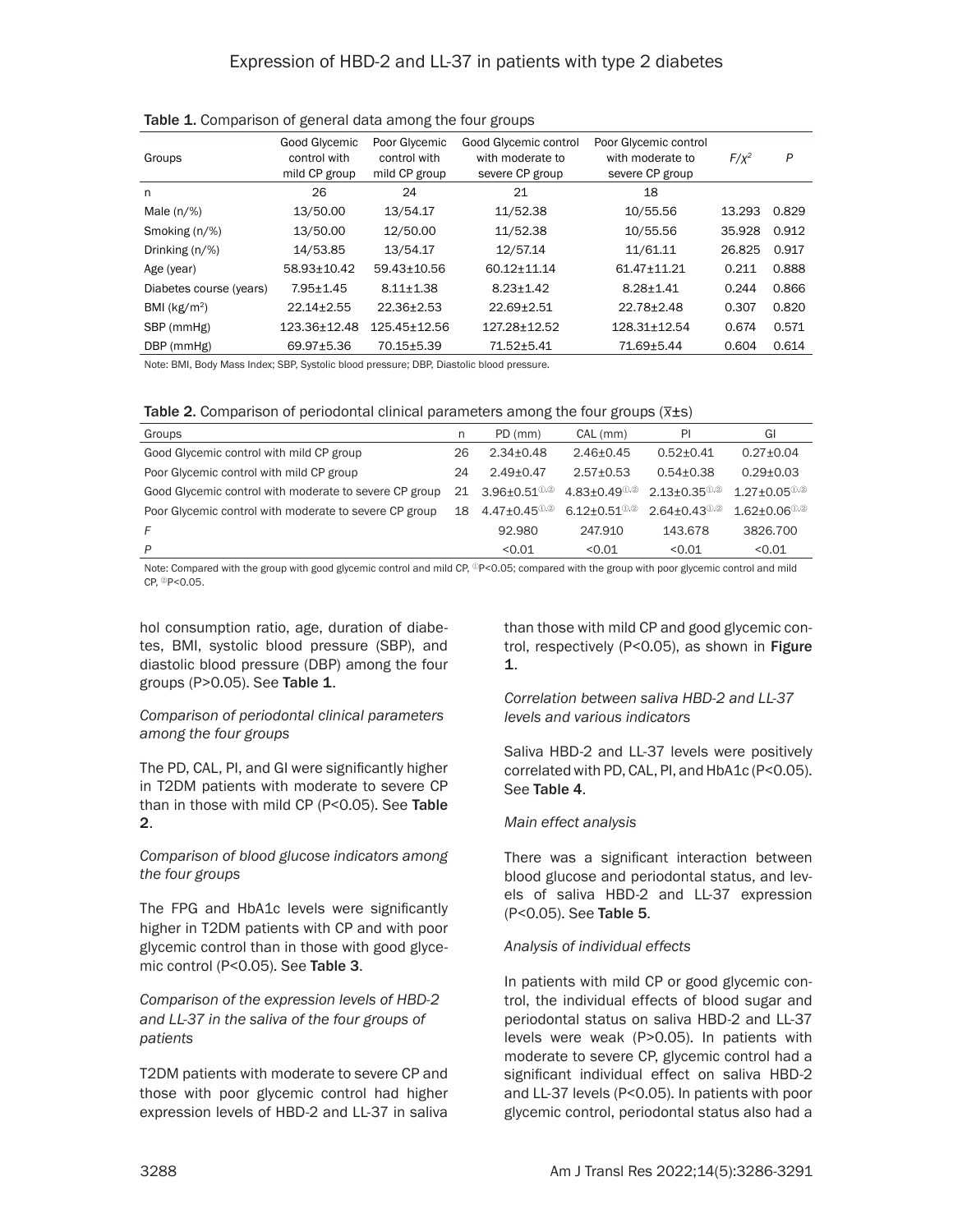| <b>Table of Companion in prova gravede margatere among the real greaps (A20)</b> |    |                                 |                                   |  |  |
|----------------------------------------------------------------------------------|----|---------------------------------|-----------------------------------|--|--|
| Groups                                                                           | n  | FPG (mmol/L)                    | $HbA1c$ $(\%)$                    |  |  |
| Good Glycemic control with mild CP group                                         | 26 | $7.58 + 1.24$                   | $5.56 \pm 0.41$                   |  |  |
| Poor Glycemic control with mild CP group                                         | 24 | $9.13 + 1.46$ <sup>(1,3)</sup>  | $8.43 \pm 0.37$ <sup>(1),3)</sup> |  |  |
| Good Glycemic control with moderate to severe CP group                           | 21 | $7.62 + 1.21$                   | $5.51 \pm 0.38$                   |  |  |
| Poor Glycemic control with moderate to severe CP group                           | 18 | $10.79 + 1.44$ <sup>(i),3</sup> | $8.78 \pm 0.43$ <sup>(0,3)</sup>  |  |  |
|                                                                                  |    | 38.948                          | 437.487                           |  |  |
|                                                                                  |    | < 0.01                          | < 0.01                            |  |  |

Table 3. Comparison of blood glucose indicators among the four groups (*\_ x*±s)

Note: Compared with the group with good glycemic control and mild CP,  $\degree$ P<0.05; compared with the group with good glycemic control and moderate to severe CP, <sup>③</sup>P<0.05.



Figure 1. Comparison of the expression levels of HBD-2 and LL-37 in the saliva of four groups of patients. A. Comparison of HBD-2 expression levels in saliva of four groups of patients. B. Comparison of LL-37 expression levels in saliva of four groups of patients. Note: Compared with the group with good glycemic control and mild CP,  $^{\circ}$ P<0.05; compared with the group with poor glycemic control and mild CP,  $^{\circ}$ P<0.05; compared with the group with good glycemic control and moderate to severe CP, <sup>③</sup>P<0.05.

| 60 U LL JI<br>TUVUD UHU VUHUUD IHUIUUUD O |       |         |       |       |  |
|-------------------------------------------|-------|---------|-------|-------|--|
| Indicators                                |       | $HBD-2$ | LL-37 |       |  |
|                                           | r     | P       | R     | P     |  |
| PD                                        | 0.612 | 0.041   | 0.624 | 0.036 |  |
| CAL                                       | 0.634 | 0.027   | 0.659 | 0.021 |  |
| PI                                        | 0.659 | 0.015   | 0.636 | 0.018 |  |
| GI                                        | 0.436 | 0.182   | 0.462 | 0.249 |  |
| <b>FPG</b>                                | 0.469 | 0.241   | 0.521 | 0.262 |  |
| HbA1c                                     | 0.741 | 0.023   | 0.659 | 0.021 |  |
| ТC                                        | 0.432 | 0.469   | 0.528 | 0.595 |  |
| TG                                        | 0.364 | 0.587   | 0.587 | 0.612 |  |
| HDL-C                                     | 0.388 | 0.571   | 0.482 | 0.434 |  |
| LDL-C                                     | 0.369 | 0.145   | 0.344 | 0.221 |  |
| $TNF-\alpha$                              | 0.484 | 0.693   | 0.396 | 0.711 |  |
| $IL-1\beta$                               | 0.411 | 0.742   | 0.352 | 0.736 |  |

Table 4. Correlation between saliva HBD-2 and LL-37 levels and various indicators

significant individual effect on saliva HBD-2 and LL-37 levels (P<0.05). See Table 6.

#### **Discussion**

Diabetes is currently one of the major chronic non-communicable diseases threatening people's life and health [10]. Data show that the number of diabetic patients in China grows by 5%-10% annually [11]. T2DM accounts for more than 95% of the total number of diabetes mellitus [12]. Different from type 1 diabetes, T2DM features insulin resistance and is more common in the middle-aged and elderly [13]. Periodontitis is an inflammatory disease caused by bacteria that weakens the supporting tissues of teeth [14]. It was found that the prevalence of periodontitis was higher in T2DM patients than in the healthy adults, and blood glucose and TC were the main risk factors for periodontal health in T2DM patients [15]. The study conducted by Huang et al. [16] revealed a significant positive correlation between the incidence and severity of periodontitis and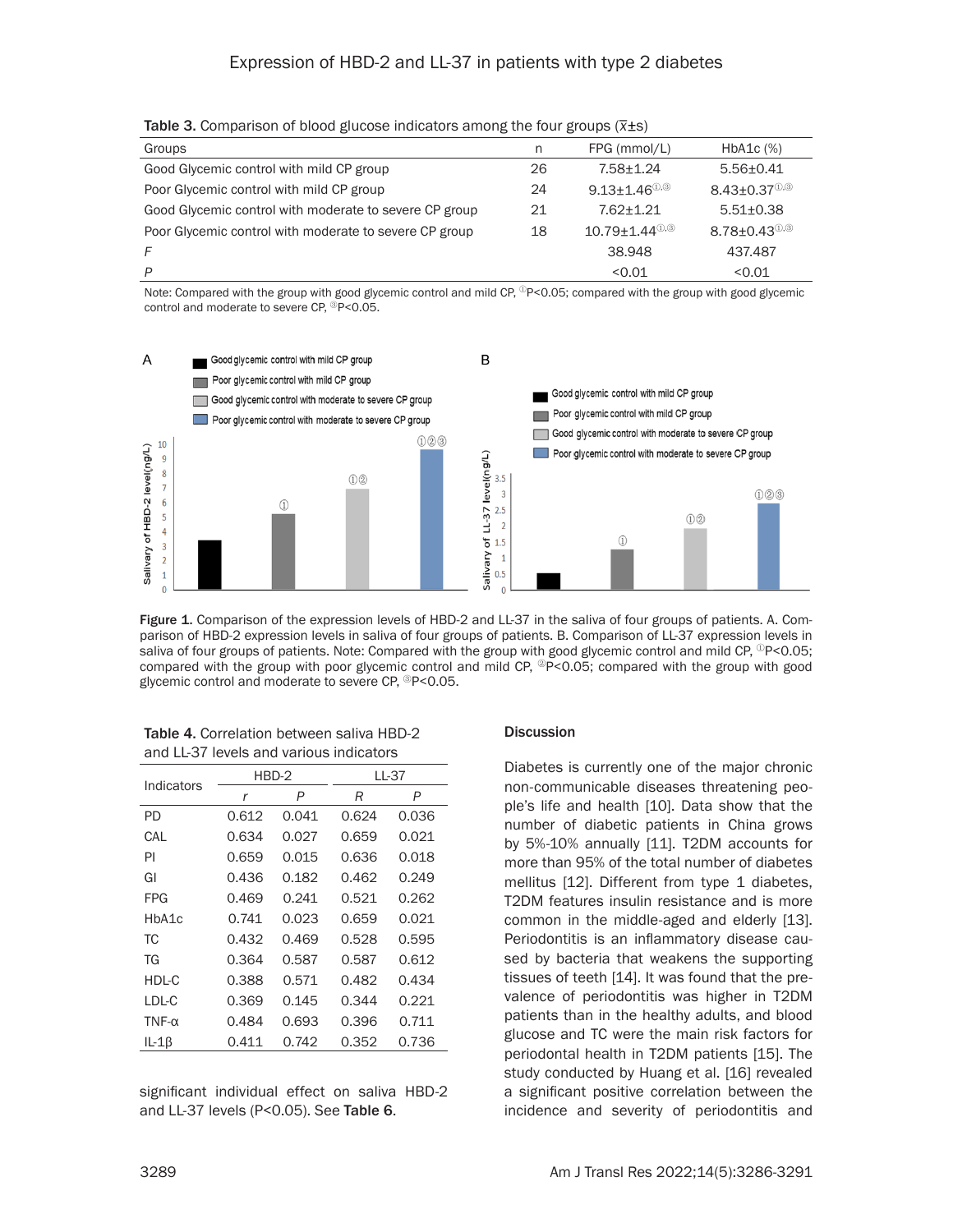Table 5. The main effects of blood glucose and periodontal status on saliva HBD-2 and LL-37 levels

| <b>Indicators</b> | F(P)          |                                  |               |  |  |
|-------------------|---------------|----------------------------------|---------------|--|--|
|                   |               | Blood control Periodontal status | Interaction   |  |  |
| HBD-2             | 8.542 (0.000) | 7.542 (0.008)                    | 4.345 (0.038) |  |  |
| LL-37             | 8.265(0.000)  | 7.113 (0.012)                    | 4.213 (0.041) |  |  |

Table 6. Individual effects of blood glucose and periodontal status on saliva HBD-2 and LL-37 levels

|                       | F (P)          |                |  |
|-----------------------|----------------|----------------|--|
|                       | $HBD-2$        | LL-37          |  |
| Mild CP               | 0.535(0.146)   | 0.541(0.321)   |  |
| Moderate to severe CP | 12.982 (0.001) | 12.254 (0.001) |  |
| Good glycemic control | 0.348(0.347)   | 0.126(0.482)   |  |
| Poor glycemic control | 11.231 (0.001) | 9.868(0.001)   |  |

HbA1c levels in T2DM patients, with more severe damage when HbA1c ≥7.5%. Evidence has shown a close relationship between the occurrence and development of periodontitis and the cascade events regulated by the innate and adaptive immune systems [17]. HBD-2 and LL-37 are important factors that regulate host defense and immune response [18]. Previous research has found elevated antimicrobial peptide contents in the gingival epithelium of patients with T2DM and increased HBD-2 and LL-37 levels in patients with periodontitis compared with periodontal healthy controls [19].

This study included 89 patients with T2DM with CP. The comparison of periodontal clinical parameters showed that the PD, CAL, PI, and GI were significantly higher in T2DM patients with moderate to severe CP than in those with mild CP, which was in line with the results of previous studies. The comparison of blood glucose indicators shows that the fasting blood glucose (FPG) and glycated hemoglobin (HbA1c) levels of T2 DM patients with poor blood sugar control and CP were significantly higher than those of T2DM patients with good blood sugar control. In the study of Lin et al., it was found that FPG and HbA1c in patients with severe periodontal disease were higher than those in mild patients, which was similar to the results of our study, and they further determined through regression analysis that FPG and HbA1c are the main risk factors of type 2 diabetes complicated with chronic periarthritis. This is further cross-validated with our results [20]. The detection of HBD-2 and LL-37 levels in the saliva of the four groups of patients revealed that T2DM patients with moderate to severe CP and those with poor glycemic control were observed with higher expression levels of HBD-2 and LL-37 in saliva than those with mild CP and good glycemic control, respectively, which indicates that the increase in saliva HBD-2 and LL-37 levels may be a contributing factor to the occurrence of periodontitis in T2DM patients and the pathological process of CP [21]. The main effect analysis showed that there was a significant interaction between blood glucose and periodontal status, and saliva HBD-2 and LL-37 levels. Further individual effect analysis results demonstrated a positive synergistic effect of blood sugar and periodontal status with saliva HBD-2 and LL-37

levels, which demonstrates that the worse the glycemic control, the more severe the CP, and the higher the saliva HBD-2 and LL-37 levels, suggesting the essential role of saliva HBD-2 and LL-37 in the deterioration of periodontal inflammation in T2DM patients.

### Conclusion

In summary, there is a positively correlated synergistic effect of blood glucose and periodontal status with salivary HBD-2 and LL-37 levels.

# Disclosure of conflict of interest

#### None.

Address correspondence to: Wencui Ding, The First Department of Endocrine Diabetes, Cangzhou Central Hospital, Cangzhou, Hebei, China. Tel: +86-187- 3272-1315; E-mail: [dingwencui202@163.com](mailto:dingwencui202@163.com)

# References

- [1] Yang WY. The prevalence and trend of diabetes in China. Sci China Life Sci 2018; 48: 8-15.
- [2] GBD 2016 Disease and Injury Incidence and Prevalence Collaborators. Global, regional, and national incidence, prevalence, and years lived with disability for 328 diseases and injuries for 195 countries, 1990-2016: a systematic analysis for the Global Burden of Disease Study 2016. Lancet 2017; 390: 1211-1259.
- [3] Sidharthan S, Dharmarajan G and Kulloli A. Gingival crevicular fluid levels of interleukin-22 (IL-22) and human β defensin-2 (hBD-2) in periodontal health and disease: a correlative